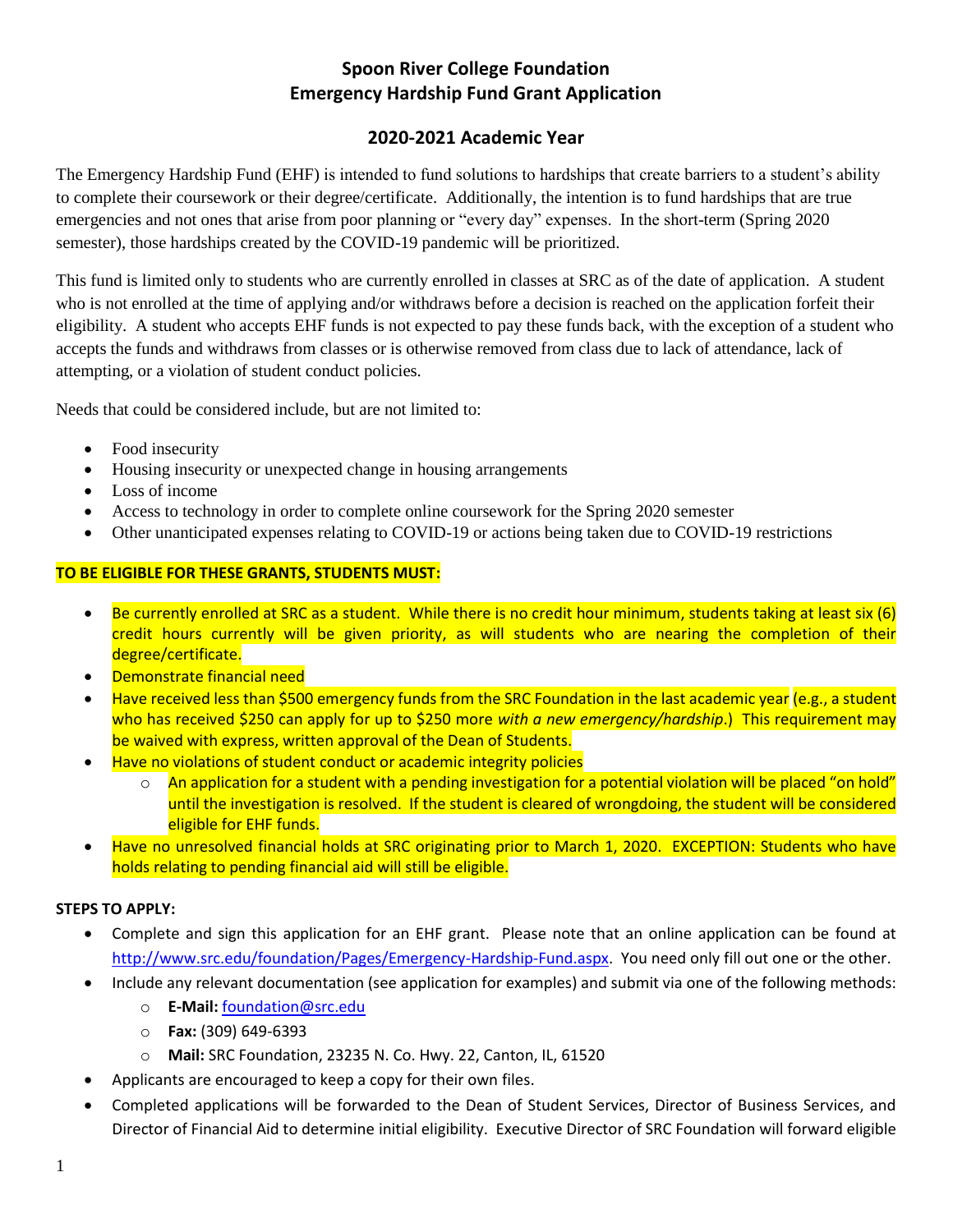applications to the EHF Committee of the SRC Foundation, who will make the final decision on grant based on the strength of the application and relevant included information. Except those noted in this bullet point, no person will have access to any completed applications.

 Application is evaluated on case-by-case basis. Final decision of EHF Committee will be rendered within seven (7) days. Committee will also determine best method of delivery of funds (funds directly to student, gift card, payment of bill, purchase of item/equipment, etc.). Granted requests will be delivered within fourteen (14) days of rendering of decision (within 21 days of application submission).

## **APPEAL:**

Applicants whose requests are denied by the committee have the ability to appeal their case to the Dean of Student Services within seven (7) days of decision. Dean of Student Services has the authority to re-present case to the Foundation Committee with further information/context. Foundation Committee will reconvene to hear appeal and will have final decision on that appeal. This is an applicant's final recourse.

## **GENERAL PROVISIONS OF EHF:**

- There is a \$500 limit for each request of EHF funds. The SRC Foundation will consider requests over \$500 *only* if the applicant receives the express, written consent of the Dean of Student Services to apply for more.
- Committee shall consist of three members of SRC Foundation Board (as appointed by the Chairperson of the Foundation Board of Directors). Executive Director and Fiscal Officer of the SRC Foundation will serve as nonvoting, ex-officio members of the committee.
- After the end of the Spring 2020 semester, any single award can be no more than 20% of the fund's total balance at the time of application review, or \$500, whichever is less. E.G., If the fund has only \$2,000, no single award of more than \$400 can be made.
- An application is merely a request for assistance and does not obligate the SRC Foundation to award any funds.
- Students are expected to have made efforts to obtain funding from other sources, and the request should be intended to help a student clear a barrier to attending/completing courses at SRC.

## **SPOON RIVER COLLEGE FOUNDATION EMERGENCY HARDSHIP FUND GRANT APPLICATION**

### *Please type or neatly complete all information below in black ink only.*

| <b>PERSONAL DATA</b>                                           |        |                            |                       |  |                  |                             |      |  |  |
|----------------------------------------------------------------|--------|----------------------------|-----------------------|--|------------------|-----------------------------|------|--|--|
| Legal Name:                                                    | (Last) | (First)                    |                       |  |                  | (Middle)                    |      |  |  |
| SRC Student ID #                                               |        | Date of Birth (MM-DD-YYYY) |                       |  |                  |                             |      |  |  |
| <b>Street Address</b>                                          |        |                            |                       |  |                  |                             |      |  |  |
| City, State Zip                                                |        |                            |                       |  |                  | Maiden Name (if applicable) |      |  |  |
| E-mail Address                                                 |        |                            |                       |  |                  |                             |      |  |  |
| Primary Phone Number<br>(Voicemail required)                   |        | <b>SRC E-mail</b>          |                       |  |                  |                             |      |  |  |
| <b>Total SRC Credits Completed</b>                             |        | Credit Hours this Semester |                       |  | Program of Study |                             |      |  |  |
| Campus attending                                               | Canton | Macomb<br>$\mathbf{I}$     | Havana                |  | Rushville        | Online                      |      |  |  |
| I am classified as a (check one)<br>$\mathbf{I}$               |        |                            | freshman (0-29 hours) |  |                  | sophomore (30+ hours)       |      |  |  |
| I received an SRC scholarship in the previous year (check one) |        |                            |                       |  |                  | l ves                       | l no |  |  |
| I have submitted the FAFSA                                     |        | $\Box$ yes                 | П<br>no               |  |                  | Degree/Certificate Sought   |      |  |  |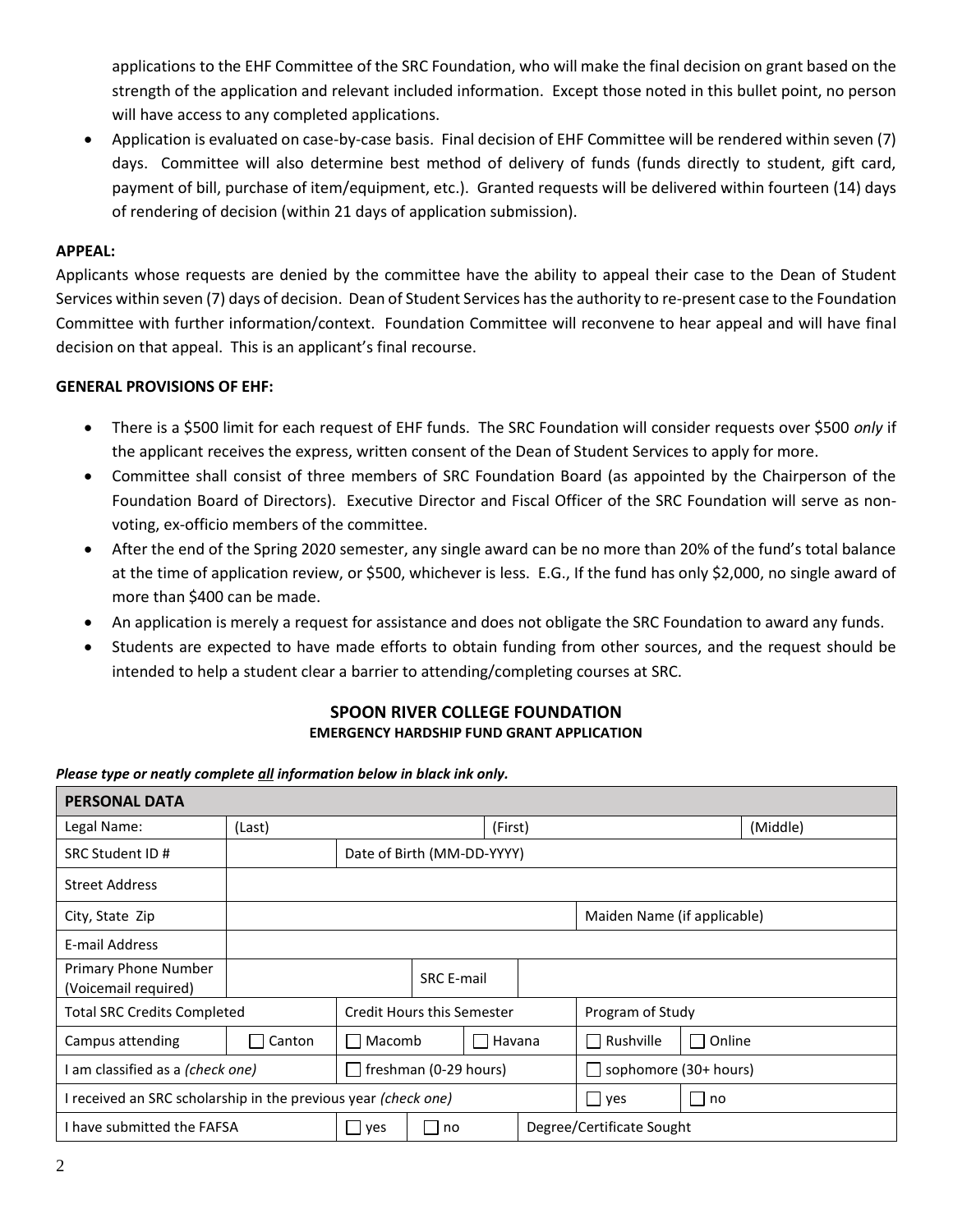Please complete all questions/requirements below. Feel free to use separate sheets of paper if your answer requires more space.

- 1.) Amount requested from SRC Foundation (maximum request is \$500 unless applicant has express, written consent of Dean of Student Services): \_\_\_\_
- 2.) Please describe your emergency/catastrophic event or the situation that has caused you to seek funds from the SRC Foundation. You are encouraged to justify the amount you're requesting as it relates to your circumstances.

3.) How does your situation interfere with your ability to attend SRC and/or complete coursework?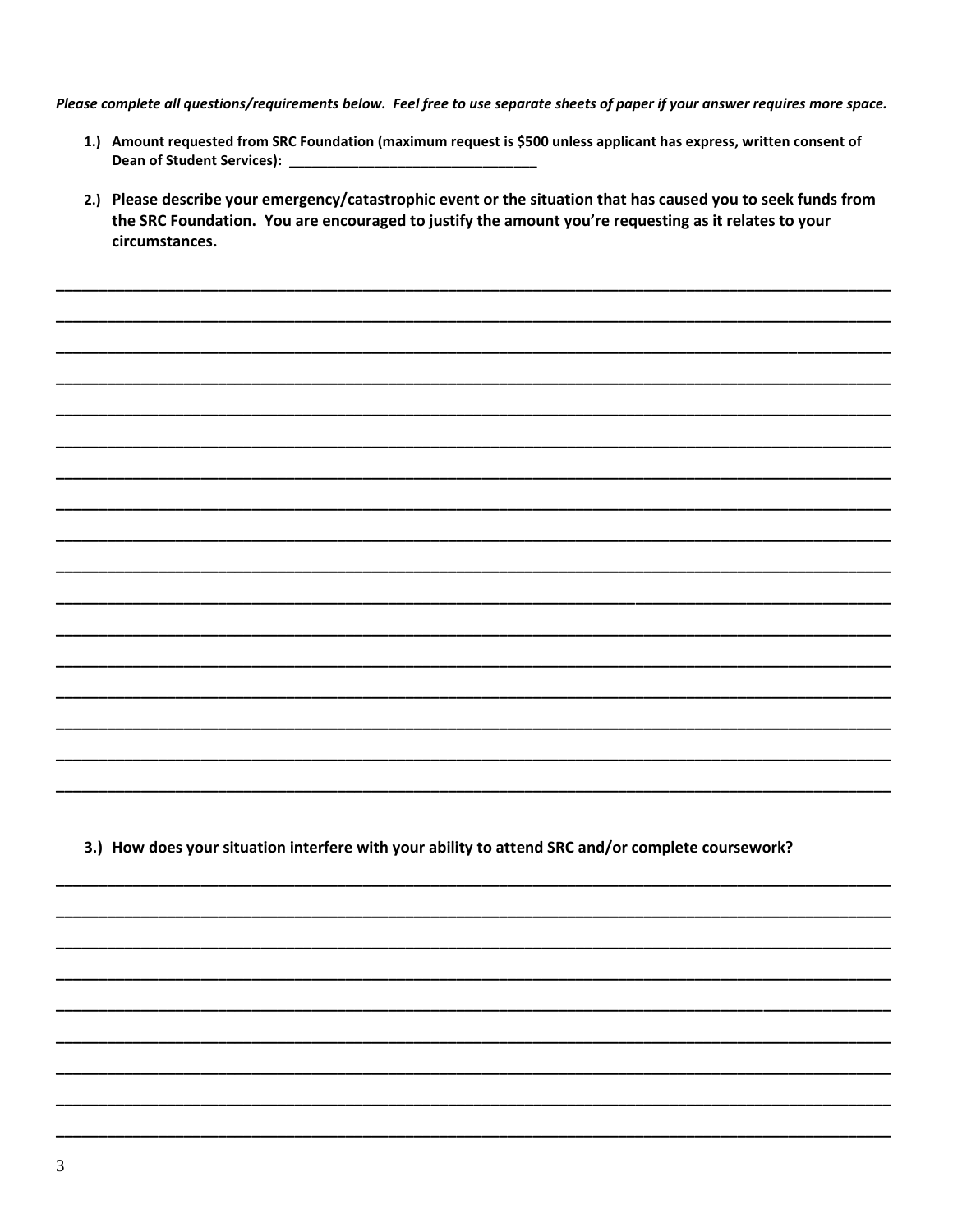**4.) What efforts have you made to obtain funding from other sources, and have you been successful?**

**\_\_\_\_\_\_\_\_\_\_\_\_\_\_\_\_\_\_\_\_\_\_\_\_\_\_\_\_\_\_\_\_\_\_\_\_\_\_\_\_\_\_\_\_\_\_\_\_\_\_\_\_\_\_\_\_\_\_\_\_\_\_\_\_\_\_\_\_\_\_\_\_\_\_\_\_\_\_\_\_\_\_\_\_\_\_\_\_\_\_\_\_\_\_\_\_\_\_**

**\_\_\_\_\_\_\_\_\_\_\_\_\_\_\_\_\_\_\_\_\_\_\_\_\_\_\_\_\_\_\_\_\_\_\_\_\_\_\_\_\_\_\_\_\_\_\_\_\_\_\_\_\_\_\_\_\_\_\_\_\_\_\_\_\_\_\_\_\_\_\_\_\_\_\_\_\_\_\_\_\_\_\_\_\_\_\_\_\_\_\_\_\_\_\_\_\_\_**

**\_\_\_\_\_\_\_\_\_\_\_\_\_\_\_\_\_\_\_\_\_\_\_\_\_\_\_\_\_\_\_\_\_\_\_\_\_\_\_\_\_\_\_\_\_\_\_\_\_\_\_\_\_\_\_\_\_\_\_\_\_\_\_\_\_\_\_\_\_\_\_\_\_\_\_\_\_\_\_\_\_\_\_\_\_\_\_\_\_\_\_\_\_\_\_\_\_\_**

**\_\_\_\_\_\_\_\_\_\_\_\_\_\_\_\_\_\_\_\_\_\_\_\_\_\_\_\_\_\_\_\_\_\_\_\_\_\_\_\_\_\_\_\_\_\_\_\_\_\_\_\_\_\_\_\_\_\_\_\_\_\_\_\_\_\_\_\_\_\_\_\_\_\_\_\_\_\_\_\_\_\_\_\_\_\_\_\_\_\_\_\_\_\_\_\_\_\_**

**\_\_\_\_\_\_\_\_\_\_\_\_\_\_\_\_\_\_\_\_\_\_\_\_\_\_\_\_\_\_\_\_\_\_\_\_\_\_\_\_\_\_\_\_\_\_\_\_\_\_\_\_\_\_\_\_\_\_\_\_\_\_\_\_\_\_\_\_\_\_\_\_\_\_\_\_\_\_\_\_\_\_\_\_\_\_\_\_\_\_\_\_\_\_\_\_\_\_**

**\_\_\_\_\_\_\_\_\_\_\_\_\_\_\_\_\_\_\_\_\_\_\_\_\_\_\_\_\_\_\_\_\_\_\_\_\_\_\_\_\_\_\_\_\_\_\_\_\_\_\_\_\_\_\_\_\_\_\_\_\_\_\_\_\_\_\_\_\_\_\_\_\_\_\_\_\_\_\_\_\_\_\_\_\_\_\_\_\_\_\_\_\_\_\_\_\_\_**

**5.) Is there a faculty or staff member at SRC with whom you have discussed your need/hardship/emergency? If**  so, please list any faculty/staff with whom you have communicated your hardship:

**\_\_\_\_\_\_\_\_\_\_\_\_\_\_\_\_\_\_\_\_\_\_\_\_\_\_\_\_\_\_\_\_\_\_\_\_\_\_\_\_\_\_\_\_\_\_\_\_\_\_\_\_\_\_\_\_\_\_\_\_\_\_\_\_\_\_\_\_\_\_\_\_\_\_\_\_\_\_\_\_\_\_\_\_\_\_\_\_**

**6.) Please include/attach copies of any and all supporting documentation that provides evidence of your situation and justifies your request.** *Examples could include***,** *but are not limited to***: Medical Bills; Certification of Medical Condition; Insurance Claims; Police Report; Expense Receipts; Income/Expense Spreadsheet; Proof of: Unemployment, Income Loss, Job Loss, Work Closure, Foreclosure, Eviction, etc.; or anything that you believe justifies your request or provides evidence of your need.**

#### **AFFIRMATION (PLEASE CHECK, SIGN AND DATE)**

**I have read and understand all criteria and requirements regarding Spoon River College Foundation's EHF and EHF grants and SRC Foundation Scholarships, and I certify that all information I have supplied on this application is correct. I understand that applying does not guarantee approval, and that submitting an application does not obligate the SRC Foundation to award me with a financial grant. I hereby authorize the appropriate individuals to review my student records and disseminate information to the EHF Committee by e-mail as necessary. I understand that the information will be handled privately and anonymously and will not be shared beyond the individuals listed in this application. I also understand that those individuals listed in this application may contact me for further information. I understand that checking this box signifies agreement with the policies outlined in this application. I also understand that, while SRC goes to great lengths to ensure that my information is secure, electronic submission of this information is at the sole risk of the applicant if I choose to submit electronically.**

| <b>Student Signature</b>                        | <b>Date</b> |
|-------------------------------------------------|-------------|
|                                                 |             |
| <b>Parent Signature for Minor (if under 18)</b> | <b>Date</b> |

**Please print and mail/deliver this form to:**

**SRC Financial Aid Office, 23235 North County 22 Highway, Canton, IL 61520.**

**You may also fax this form to (309) 649-6393, or e-mail this form to [financialaid@src.edu.](mailto:financialaid@src.edu) Electronic submission of the information contained in this application is solely at the risk of the applicant.**

**It is the policy of Spoon River College to provide an educational, employment and business environment free of discrimination, harassment, and retaliation based on protected criteria. Students and employees are responsible for maintaining an educational environment free of discrimination, harassment, retaliation and complying with all policies. Spoon River College is committed to promoting the goals of fairness and equity in all aspects of its operations and educational programs and activities. Equal Opportunity, Civil Rights Discrimination, Harassment, and Retaliation may be subject to resolution using the Civil Rights Complaint and Resolution Procedure listed in Spoon River College Policy 3.1.3, regardless of the status of the parties involved, whether members of the campus community, board of trustees, students, student organizations, faculty, administrators or staff.** 

**Inquiries about this policy and procedure may be made internally by employees and students to:**